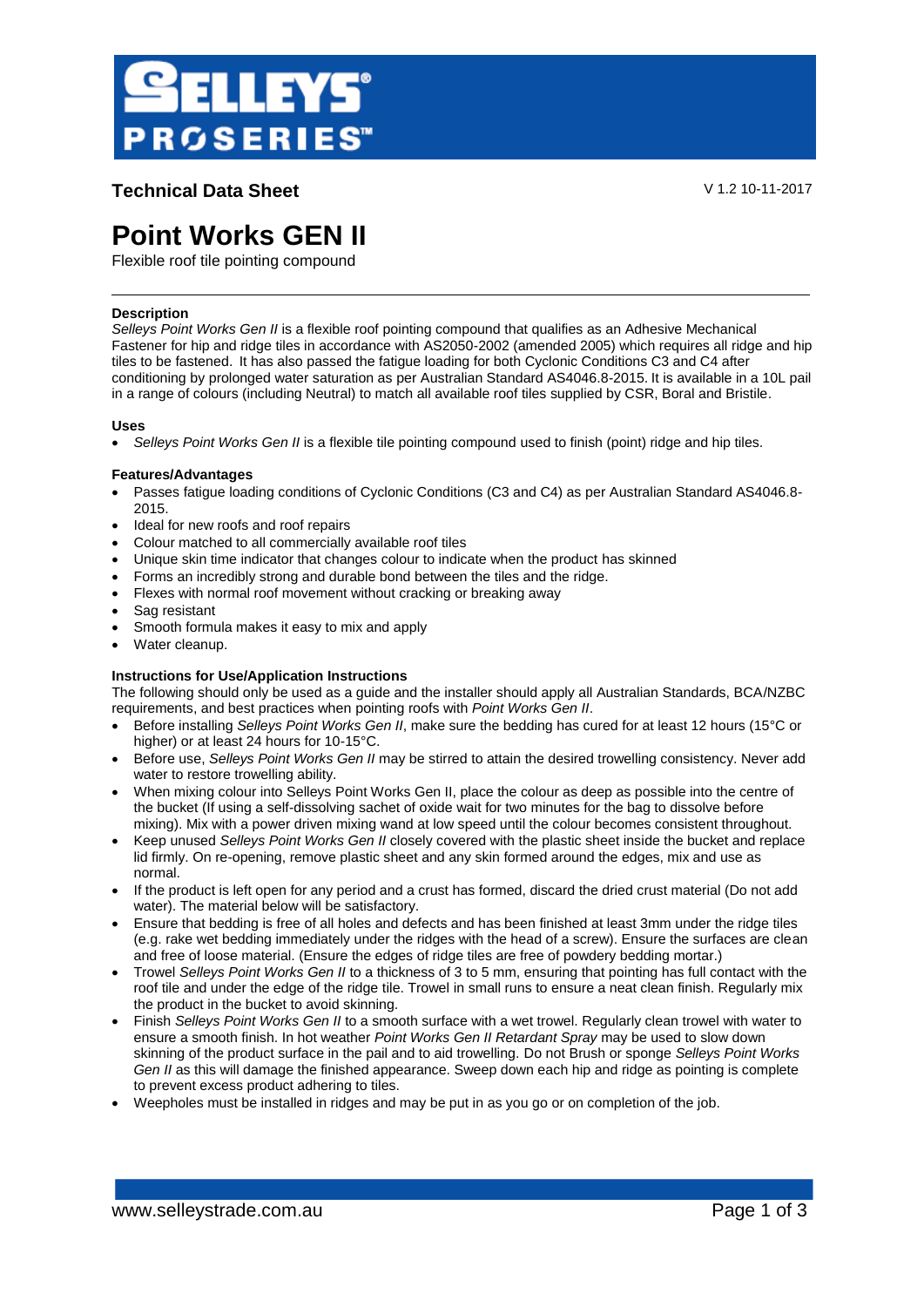





## **Technical Data/Properties**

Contact Selleys before using this data for the setting of specifications.

| <b>Property</b>                | <b>Typical Result</b> |
|--------------------------------|-----------------------|
| <b>Colour</b>                  | Various               |
| <b>Density</b>                 | 1.35                  |
| <b>Technology</b>              | Acrylic               |
| <b>Application Temperature</b> | $10 - 40^{\circ}$ C   |
| <b>Shelf Life</b>              | 24 months             |
| <b>Working Time</b>            | 10-20 minutes @ 40°C  |
| <b>Cure Time</b>               | 24 hours              |
| <b>Tensile Strength</b>        | 0.8 MPa               |
| <b>VOC</b>                     | $10$ g/L              |

## **Important Notes/Limitations**

- *Selleys Point Works Gen II* should not be used when the surface temperature during application or curing is 10°C or lower.
- Do not use *Selleys Point Works Gen II* if rain is likely within 2 hours.
- Although 2 hours of curing in good weather is sufficient for the product to withstand rain, curing times are extended in cold and wet conditions. Curing times can be reduced by the application of *Point Works Gen II Accelerant Spray* to the wet material soon after it has been applied.
- One 10 litre bucket of *Selleys Point Works Gen II* covers approximately 22 metres of ridging, provided bedding has been finished vertically or slightly under ridge and free of holes and defects.
- The expected working time at 40°C is 10 to 20 minutes before product starts to skin. In hot windy weather *Point Works Gen II Retardant Spray* may be used to slow down skinning of the product surface in the bucket and on the ridge.

#### **Storage**

Store unopened pails below 30°C in a cool dry place away from direct sunlight. Unopened pails can be stored for 24 months from the date of manufacture. Opened pails may skin at the surface. Discard any lumps or skin and remaining product can be used.